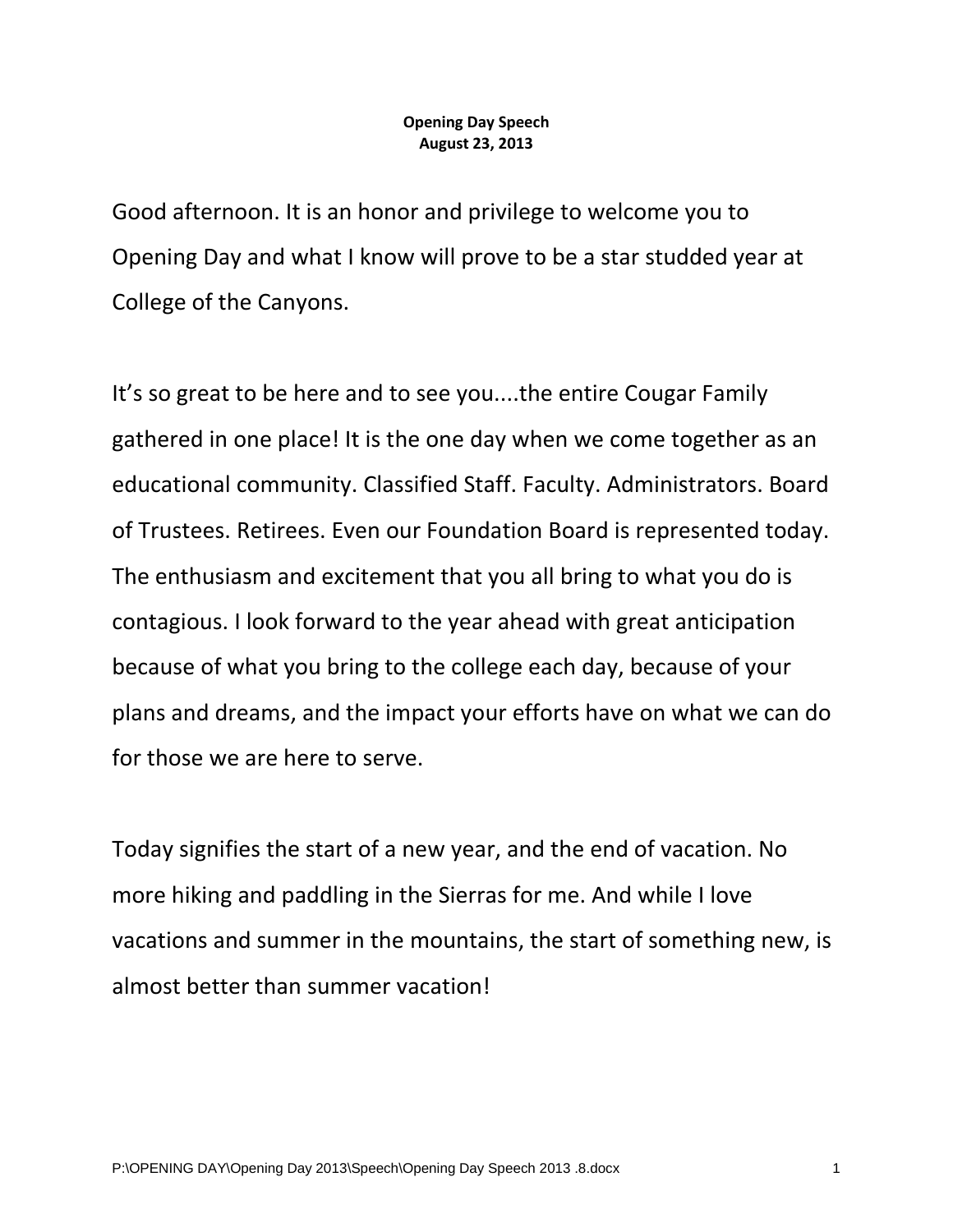**I love this day**. I love the excitement in the air. I love seeing people greet each other after an absence over the summer, sharing their excitement for new students, new opportunities and new projects.

**I love** having special people join us as we celebrate the start of another academic year. People like Doris Marie Zimmer, and other Foundation Board members and donors who have invested in our future. People like Al Adelini and our retirees whose contributions to College of the Canyons over the last four decades have touched this campus and helped us to be who we are today.

**I love** this day because, once again, I get to look in the eyes of the people who work here and connect; and when I do so I **realize that**, sitting here today in front of me, is incredible talent and potential represented in each one of you.

**I love** this day because I get to hear your plans for the year unleashed, new ideas shared and people gearing up to give it their very best to be part of this incredible college team.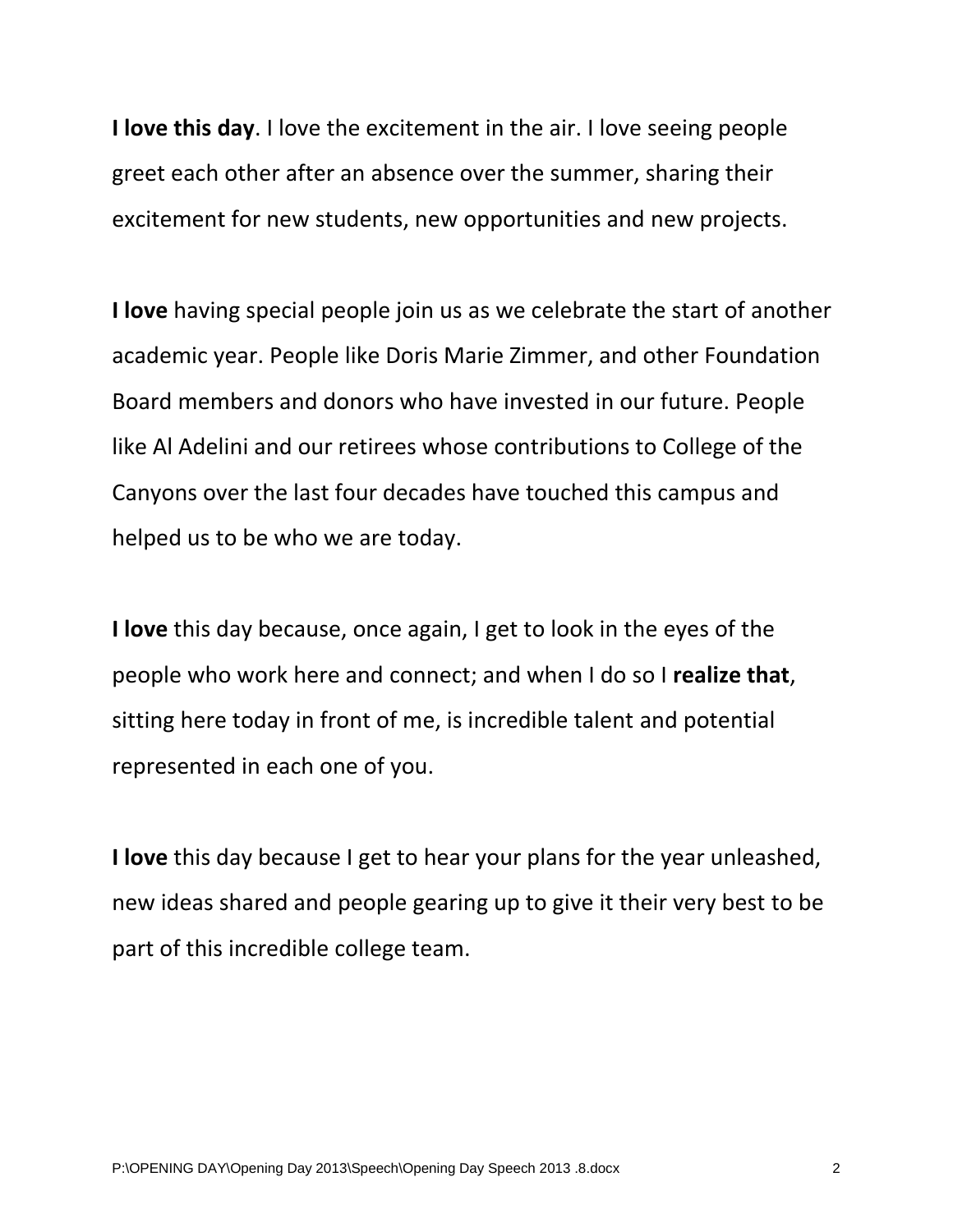**I love** this day because I get to see our student leaders , who are committed to help make the experience at College of the Canyons a memorable one for all of our students.

**I love** this day because it symbolizes the eve of a new academic year where our students will have the chance to work with some remarkable faculty and staff who create engaging, inspiring and challenging learning **environments**.

**I love** this day because it reminds me of **who we are as an institution**. And why College of the Canyons shines so brightly. Just as a night in the Sierras features a beautiful sky peppered with bright stars, there are stars everywhere in this COC team who work to fulfill our mission:

- We exist to transform things.
- We exist to help students dream big and think, and then do.
- We exist to prepare people and our businesses for the future and to give them tools that will allow them to be difference-makers.
- We exist to produce alumni, graduates and students who can go anywhere and be prepared to follow, to lead, to be part of a team, to influence, and to continue to make a difference.

What fuels it all, is our ability **to take risks, and to work** as a team.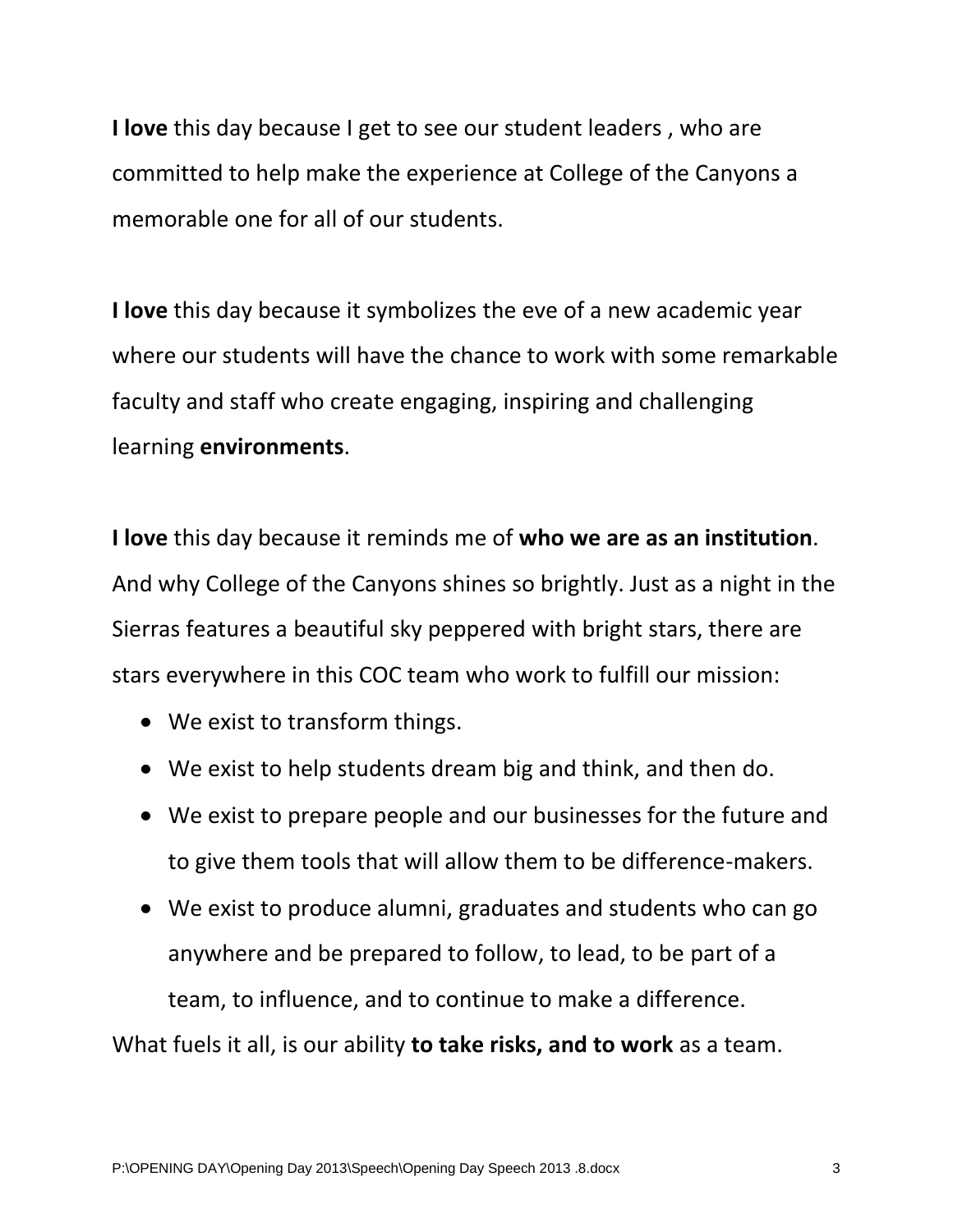As I mentioned in my Opening Day letter, I had a chance to do a lot of hiking, take a lot of pictures, kayak many different waters, and take a few risks on the trail. And, I even managed to get up the nerve to try a little paddle boarding. The good news is, I can do it. The bad news is, I sure look funny!

As much as I too fear new things, I also am exhilarated when I can do something new and master something I always dreamed of doing, but previously lacked the courage or made the time to try.

When I am in the out-of-doors, I stand in wonder at the opportunities that I see wherever I look.

The outdoors inspires me. It helps me get centered and remember that I am part of something very, very large, and that there is beauty and opportunity everywhere. And, no matter how many times I hike the same trail or paddle the same waters, it seems new to me the next time. There are so many directions to choose to explore out there. The same is true here. COC inspires me because of its unlimited potential and the personal courage evidenced in all of you. Our options are only limited by the boundaries we put on ourselves.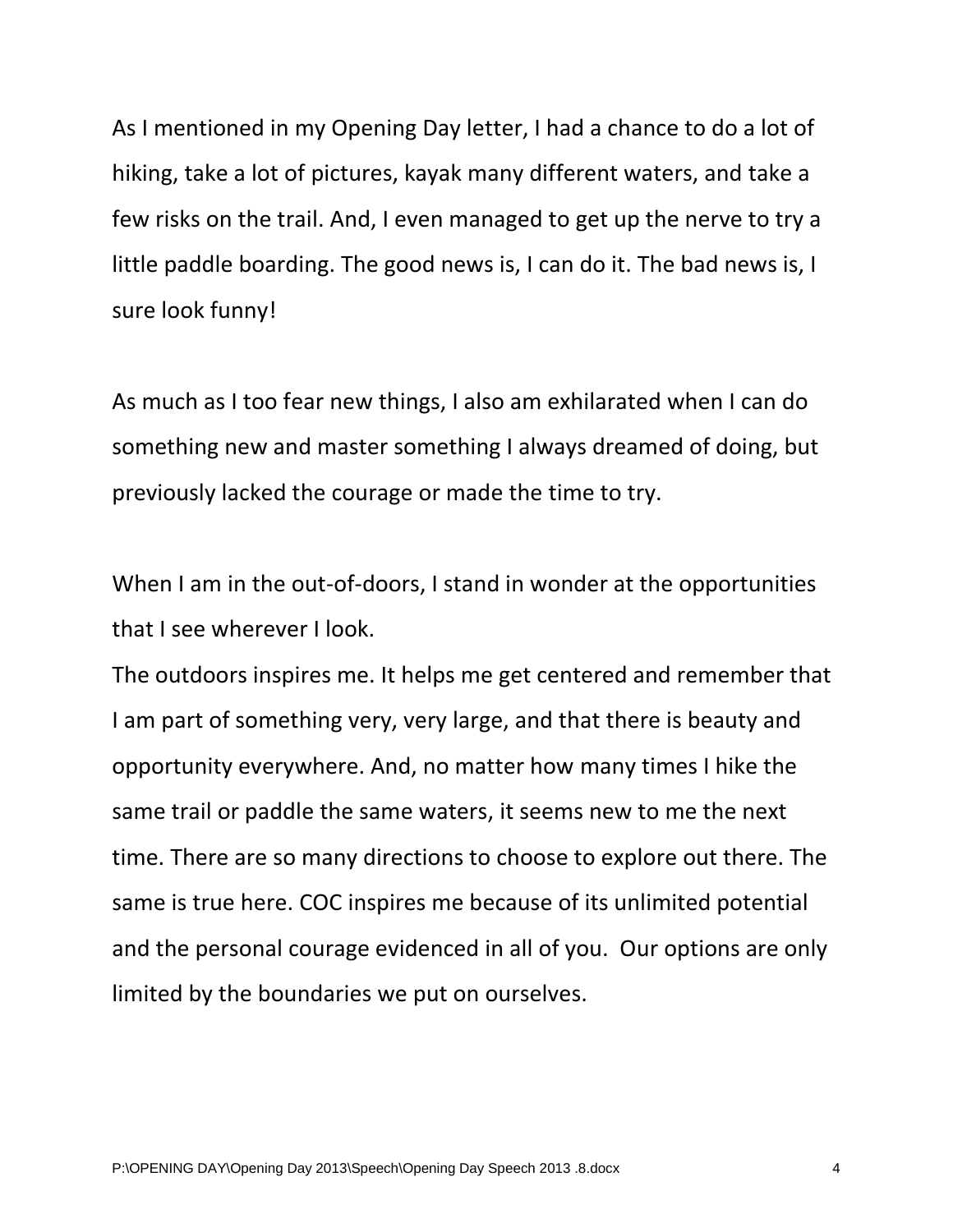While I manage to get outdoors on vacation during the day, in the evening I enjoy watching the talent shows on television that I referenced in my letter. I'm not sure what my fascination is with those shows. Perhaps it's because I lack those talents. I can't sing. I can't dance. I can't act. I don't play any musical instruments. In fact, as a child, I was invited OUT of Glee Club, Church Choir, and Dance teams. Yet, throughout my life, I have not given up! I keep trying. And, I remember those moments when I made it to center stage. While I didn't win anything, and others cringed when I hit the stage, I felt a great sense of satisfaction in being able to muster up the courage to get out there and give it the best that I could over and over again.

I related to some of the performers on TV and the comments they made.

As I was watching the semi-final round of "The Voice" a few weeks ago, I again listened to what they had to say. I heard the same things that I heard at the beginning of the season.

- Most never thought they would get where they had.
- Most were grateful for the support and help of others.
- All acknowledged that they had not done it alone.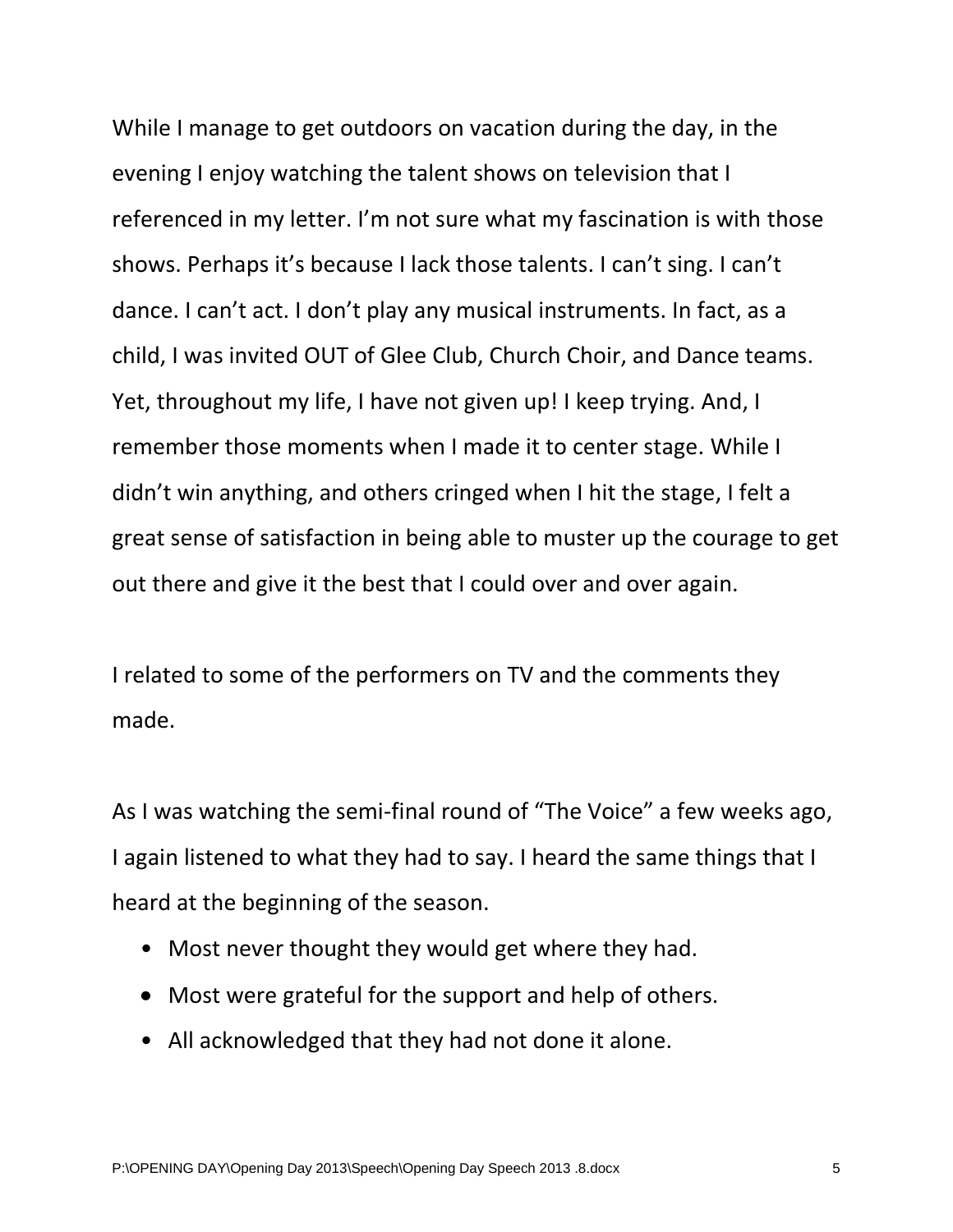- For many, getting to Radio City Music Hall meant realizing the dream of a lifetime.
- And, because they had not given up, most of them had renewed self-confidence about what they could do because they had taken the risk, mustered up the courage, the creativity, the innovative spirit and the **resilience** to keep going despite a lack of previous success.

These contestants reminded me of our students, many of whom come to us with no self-confidence whatsoever, irrespective of their age and experiences. Their choices are unlimited. They have many, many opportunities. But at the same time, if they don't give themselves permission to move forward, their progress stops.

Having spoken with many faculty and staff members over the summer, particularly those who were involved in our Summer Rush event, they confirmed with me that it doesn't really matter what the person's background is, nor what their experience is, nor what their education is. When people start something new, it's just plain scary. Faced with change, we all have feelings of trepidation and nervousness. And we hear those whispers of doubt asking, "Am I really going to be able to do that?"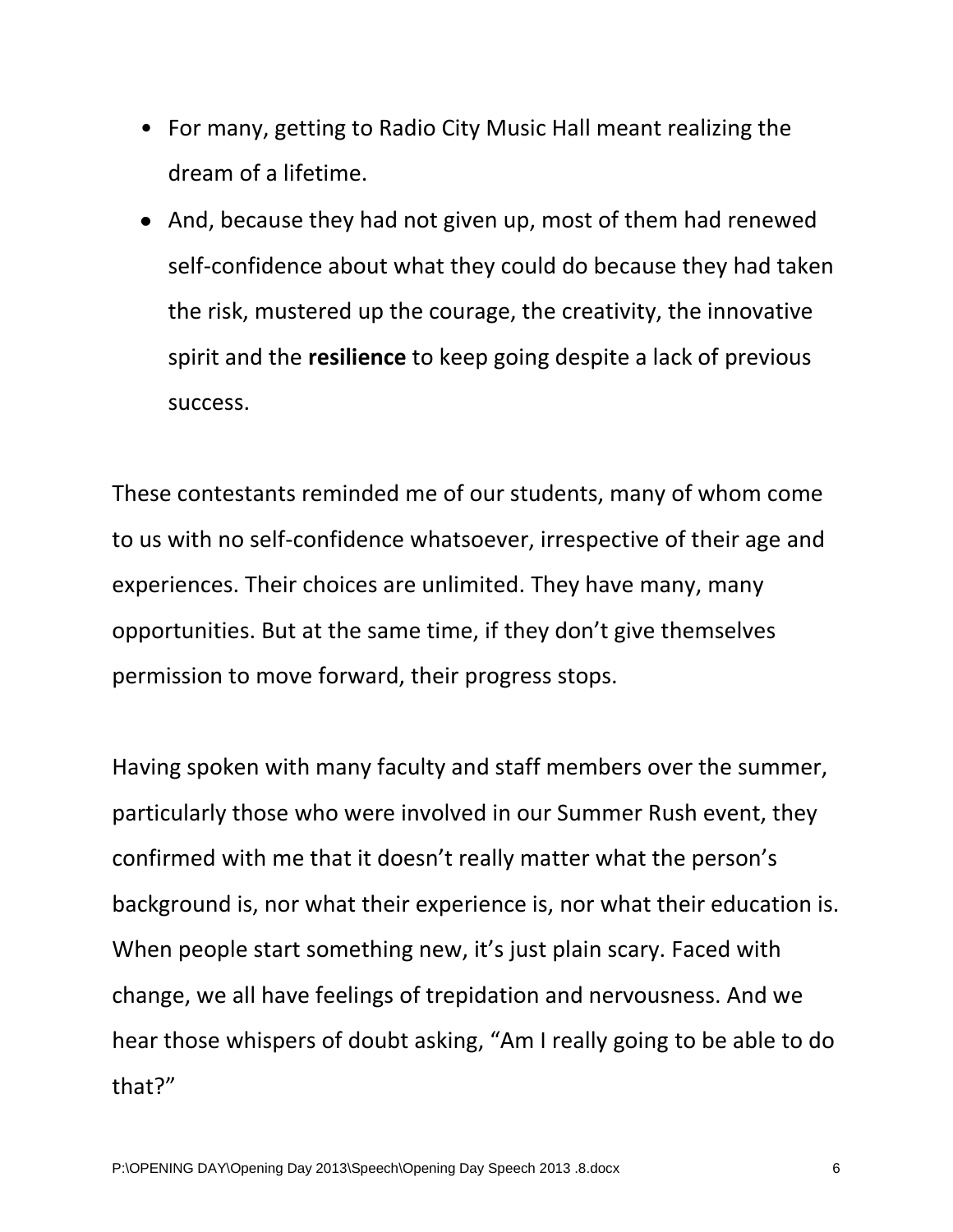Even at College of the Canyons, where we have amazing leadership, and people who propose new and crazy things to help us become the best that we can be, we still have the same apprehensions as our students. Embracing the new, embracing the different, is **just not easy**. But **you** have an advantage where our students do not. You have a team:

- To inspire you.
- To serve as resources for one another.
- To help solve problems.
- To share the load of work.
- To bring together the pieces of the puzzle to make something happen that none of you could do on your own.

How do you do that? Teamwork. I love COC because here, **teams work.**  And our team makes our dreams work.

COC is, no doubt, a talented, committed group of professionals. But what makes the real difference is that when we bring passion, expertise, commitment, uniqueness, creativity, compassion, and excellence, **magic happens. And team work makes dreams work in a magical way.**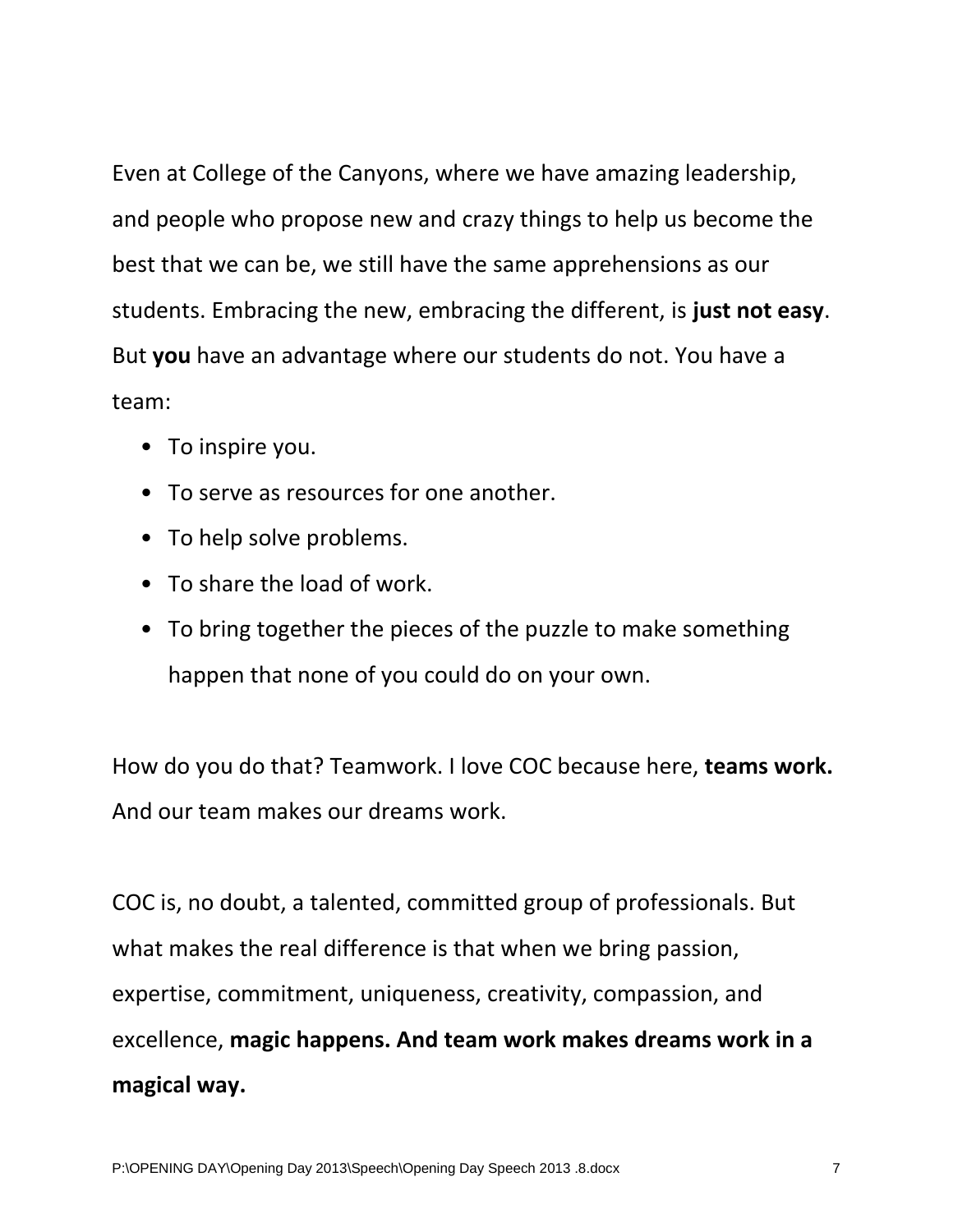**There is a genius in teamwork.** It is the rarest, most exhilarating, and most productive human activity possible. A team is not just a group of individuals who work in the same place, have the company logo on their business cards and t-shirts. A **real team** is made up of people who are different in experience, talent and education – but equal in their commitment to work together to achieve goals. It is a group of people who look at the bigger picture and commit to work together in new ways.

I love the team at COC because we build teams by building relationships.

- Team work can't be accomplished with control, manipulation, edicts or placing blame.
- It is done by respecting each person's contribution, showing genuine appreciation, treating each other as capable adults, respecting others and fostering group genius.

A team becomes "genius" when everyone works together and the results are phenomenal.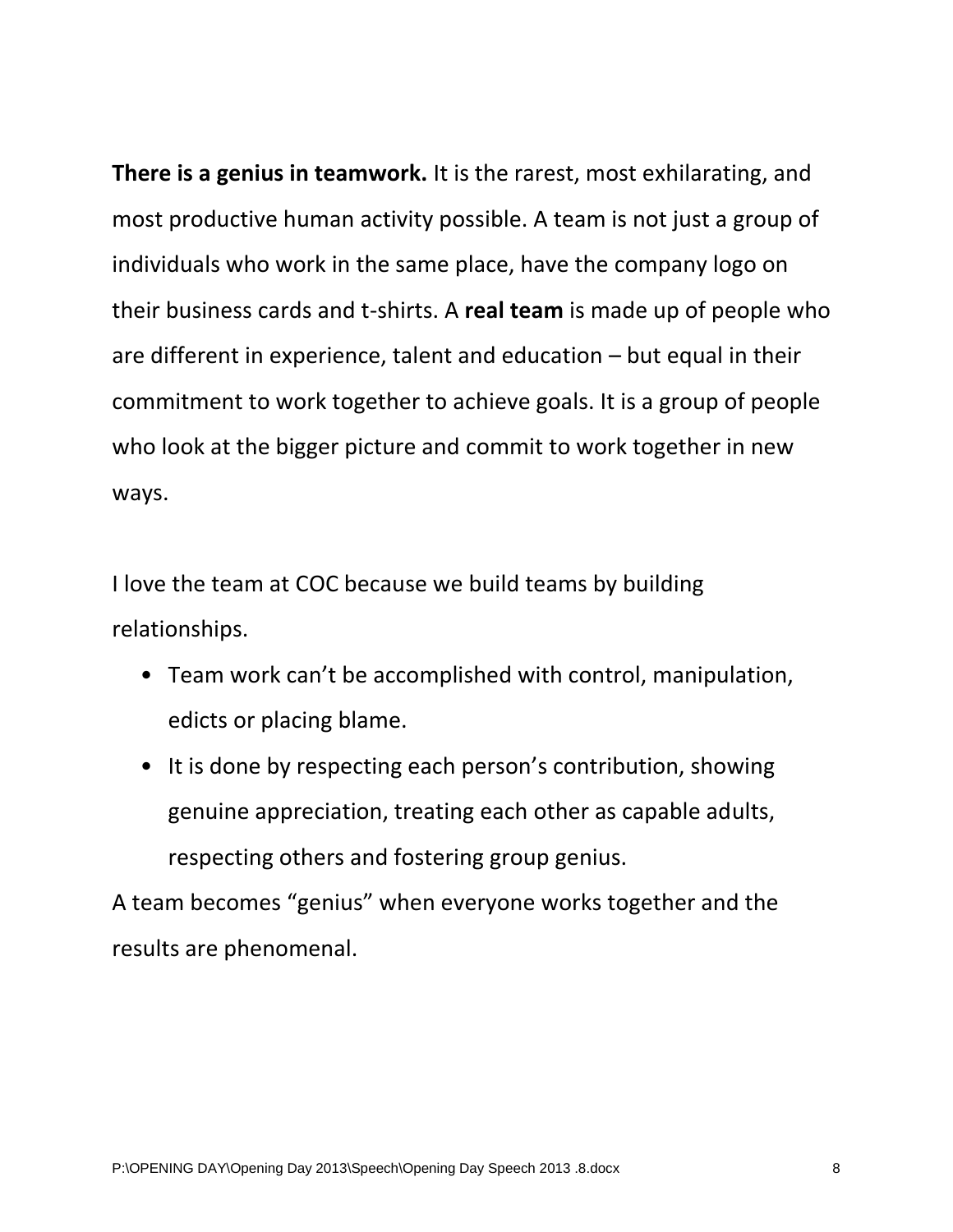Just this week, I came across another great example of this. I was in the Art Gallery looking at the "Life Is Art" exhibit. This innovative project is a perfect example of teamwork. It did not happen by accident. It required:

- Vision
- Commitment and effort
- A willingness to accept the uniqueness and perspectives of others
- A willingness to risk and an appreciation of different opinions.

Yet it produced something that is innovative, one-of-a-kind, and which would not have resulted if the team had not come together. Teamwork made this dream work.

### **I love that our team shares a vision of why we are here.**

At the center of every great team at COC is the belief that we have a common purpose – to serve as many students as possible with quality we are proud of and providing the support they need to succeed.

Doing so requires taking risks, listening to others, having the selfconfidence and belief in ourselves to venture out and get involved, sharing our new and unproven ideas with others, and setting the standards a little higher.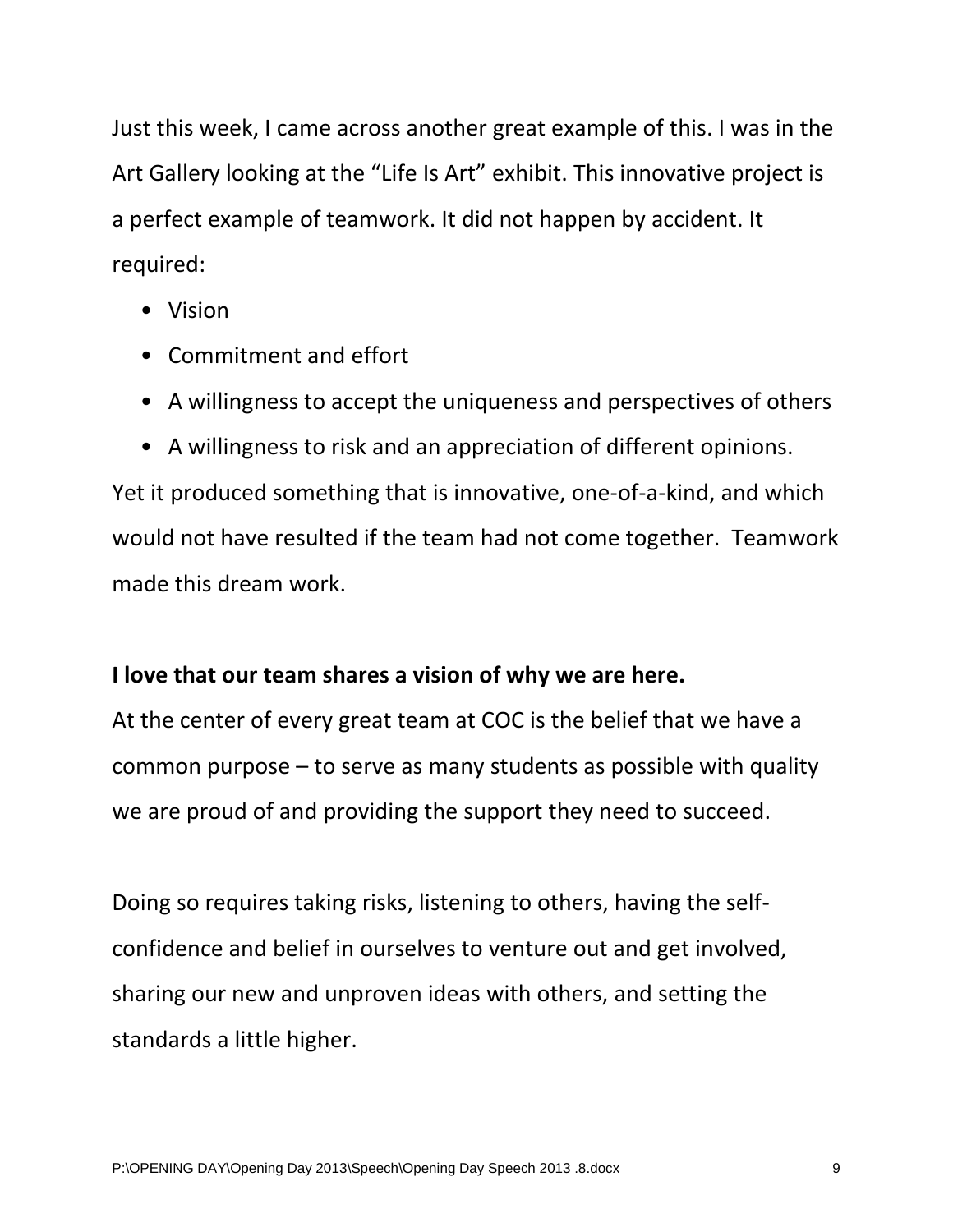Whether it is our Honors Program, Center for Applied Competitive Technology, the Forensics Team,

Phi Theta Kappa, SHARP Program, Model UN, Alpha Gamma Sigma, Civil Rights Institute, or

Small Business Development Center, to name a few, our uniqueness, our collective vision, and our commitment to delivery of excellence in everything we do make an enormous difference in connecting with students and meeting their needs in the long run.

Our "Summer Rush" efforts are a vivid example of doing so. Almost every office on campus was involved in adding this additional summer session, then creating an event that allowed people to visit campus and quickly register for classes. It was amazing to watch everyone work together, on short notice, to imagine something new, and then bring it to life overnight. The success of that teamwork was evident as barriers were removed and students were literally, invited in.

Because we are united by that vision of serving students and the community with excellence, teamwork changes lives at College of the Canyons. I think of Kristina Smolenski, one of our 2013 valedictorians and speakers at Commencement.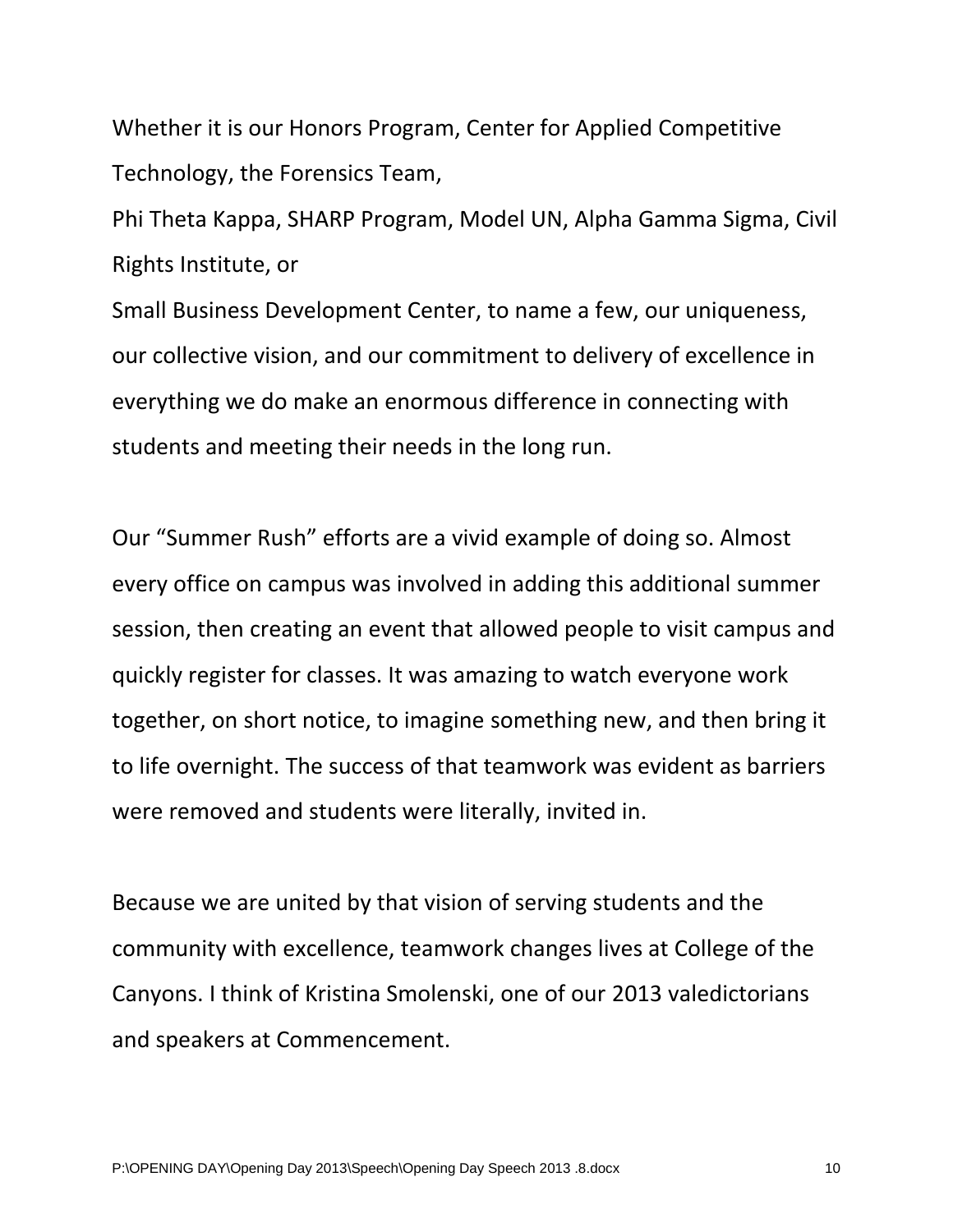Between working to support her family, caring for her disabled veteran father, and trying to support her little sister, she could have easily been overwhelmed and given up on her dreams of higher education. But she demonstrated a resilience that few people could ever hope to match. Her persistence, her determination, and her desire to succeed regardless of the odds stacked against her caught the eye of Tom Bilbruck, our Financial Aid director. He nominated her for the Undergraduate Transfer Scholarship offered by the Jack Kent Cooke Foundation. It is the largest private scholarship for transfer students in the country, providing up to \$30,000 per year, for three years. Only 60 community college students annually are selected for this award. Kristina was one of them, and she is the first from College of the Canyons to ever receive it. Tom and her faculty helped make Kristina a STAR and she is shining big from Hawaii! That's what teamwork does.

#### **Second, I admire and love that you work to establish TRUST**

Team expert Fran Rees says that "Trust is the cornerstone of a successful team." Yet, in most places, giving trust is not easy. It is not something you can order to take place, wish to occur or give as a gift. It develops over time if team members are truthful, honest and fair.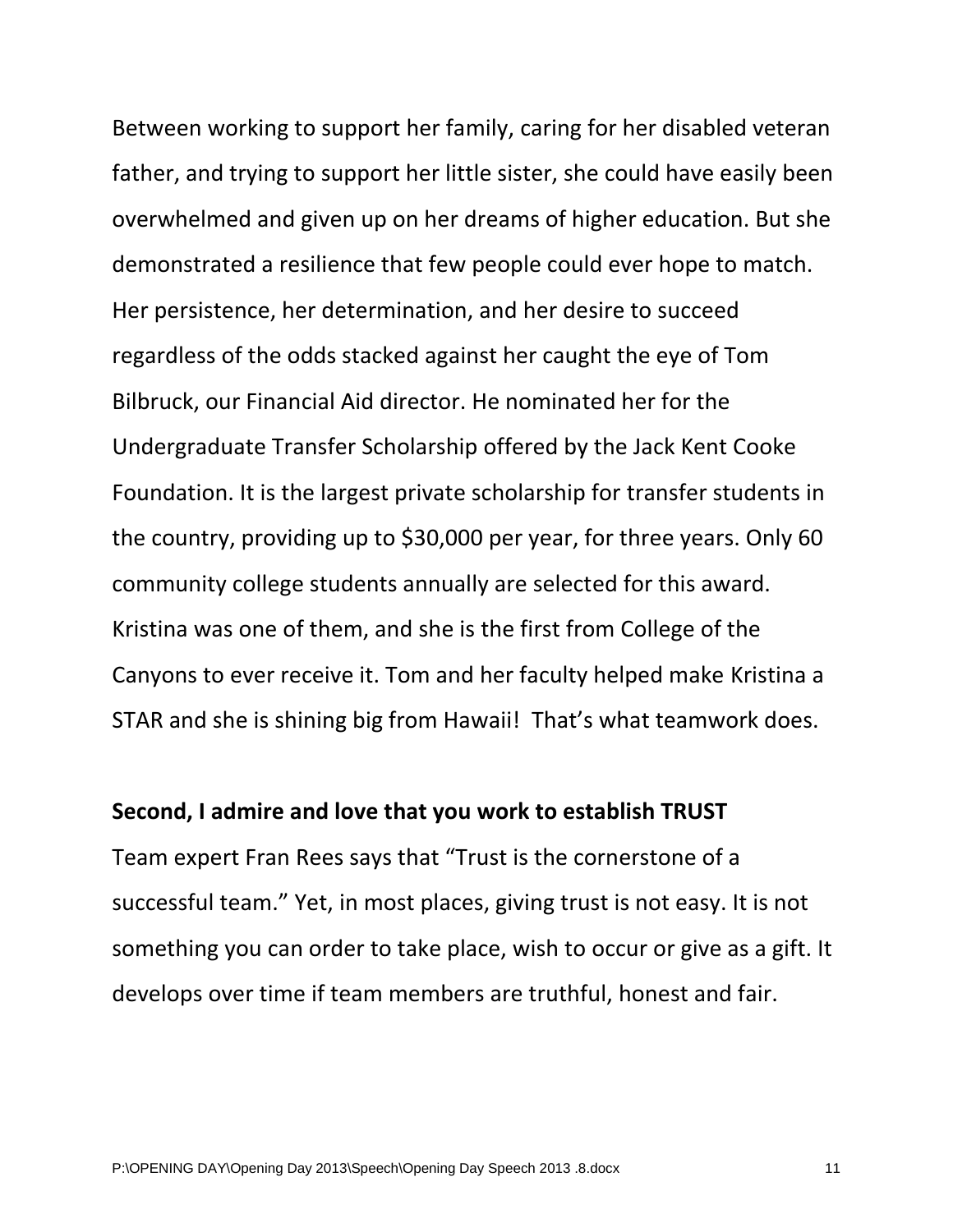Daily at COC, I see people exhibiting those behaviors that build trust. And as I do, I marvel at what a giving group this is!

- You don't promise more than you can deliver.
- You don't ask for more than you need.
- You don't sugar-coat, tell half-truths or fail to get the facts.
- You do not throw each other under the bus.
- You stand together and take hits for the team.
- You pitch in when deadlines close in.
- You freely share your expectations.
- You share the limelight; instead of seeking to be in the spotlight alone. In the process, you make stars of others.

Without trust, the team never moves beyond being a collection of individuals. **Trust is the foundation for effective teamwork**. When trust exists, relationships thrive and they do so at COC. In ever so many ways, from all corners and points of our campus, **you** take the time to care about others. You relate.

• Whether it's getting to know people at campus events, investing time together outside of work, or working across departments to make innovative improvements, you are involved in the lives of those around you in a way that goes beyond being mere coworkers.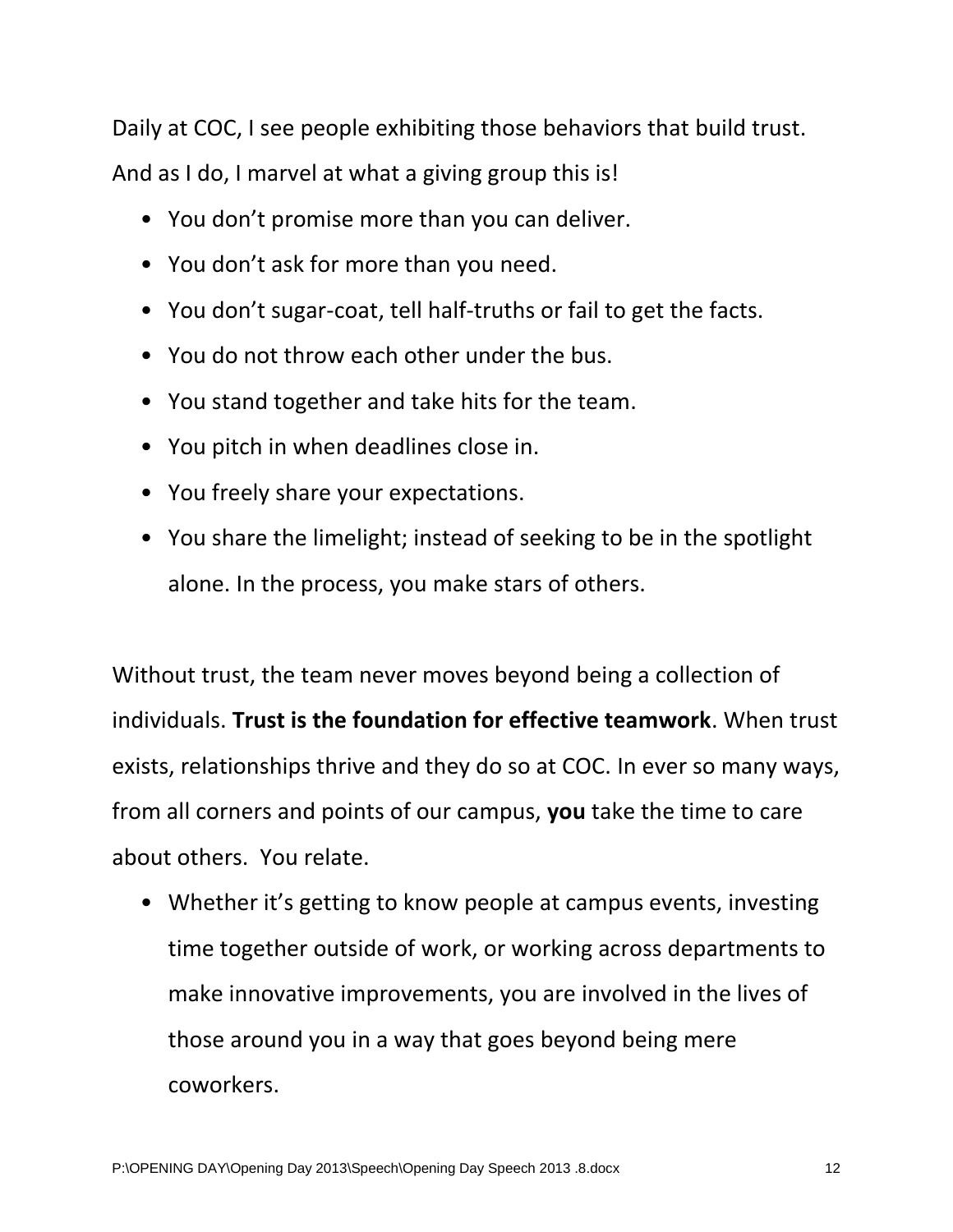• You genuinely care for one another, and you demonstrate it regularly through so many acts of kindness. Birthday parties. Baby showers. Sympathy cards. Holiday get-togethers. These are all gestures that symbolize the enduring relationships that exist at COC, and make it such a special place to work.

Great relationships are rewarding. They bring joy. **I love this place**  because it is clear to me that people here value relationships and that your relationships matter.

#### **You can see it in your attitude.**

The critique of Fred Astaire's first screen test read: "Can't act. Slightly bald. Can dance a little."

The world of entertainment, and all of us who grew up with Fred Astaire, are extremely glad he didn't pay attention to the people who wrote **that** critique! As I'm sure you know by now, I'm not a fan of negative critics. But our society, unfortunately, has a tendency to allow others to define limits and listen more to the negative comments than the positive ones. That's not the case at COC.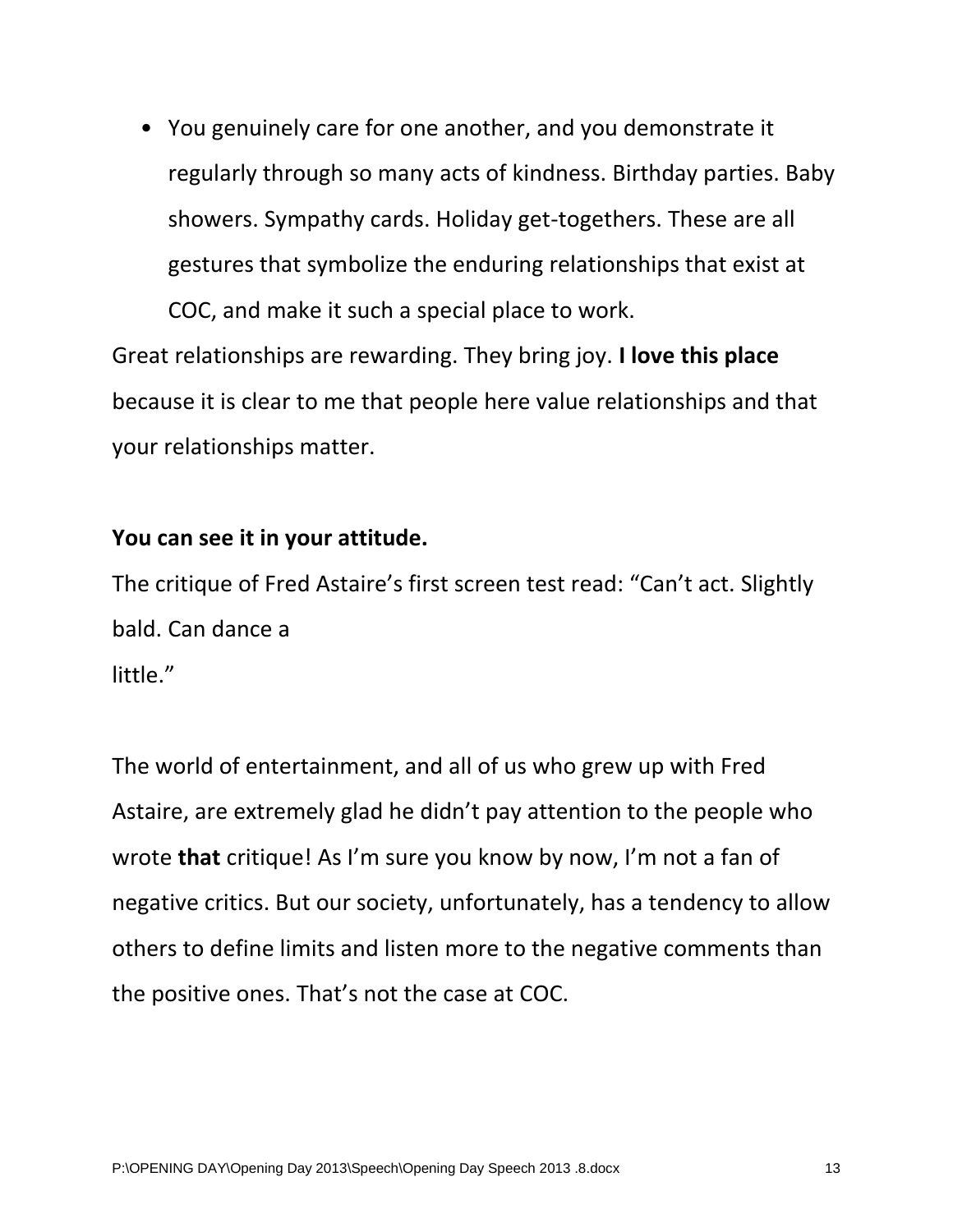As I consider the team that is College of the Canyons, I see a group of people who have an amazing positive attitude and who believe they can do whatever they put their minds to. Our college is what it is because of that belief. Every day, we put the critics and their perspectives in the proper places and refuse to give them the same regard and credibility we give each other. As Steve Jobs said, **"Don't let the noise of other's opinions drown out your own inner voice."** We do a great job of recognizing when others try to define our limits. We move beyond them and ignore negativity.

That certainly is evident as we look back at the last four years and how our staff responded to strengthen our college and to move us forward despite the roller coaster we rode as the state budget went up and down , all the while, innovating and adding new courses and transfer degrees, the civil rights institute, SHARP, the Honors Program, a new library and TLC, the Chancellor's Caberet, opening the university center, completing the Mentry Hall expansion, adding Intelliresponse, designing a new website, developing our Incident Command system, starting an Upward Bound program, launching the Culinary Arts campaign, developing and award winning International Center for Trade and Development and breaking ground on the Culinary Arts institute. Nothing less than amazing!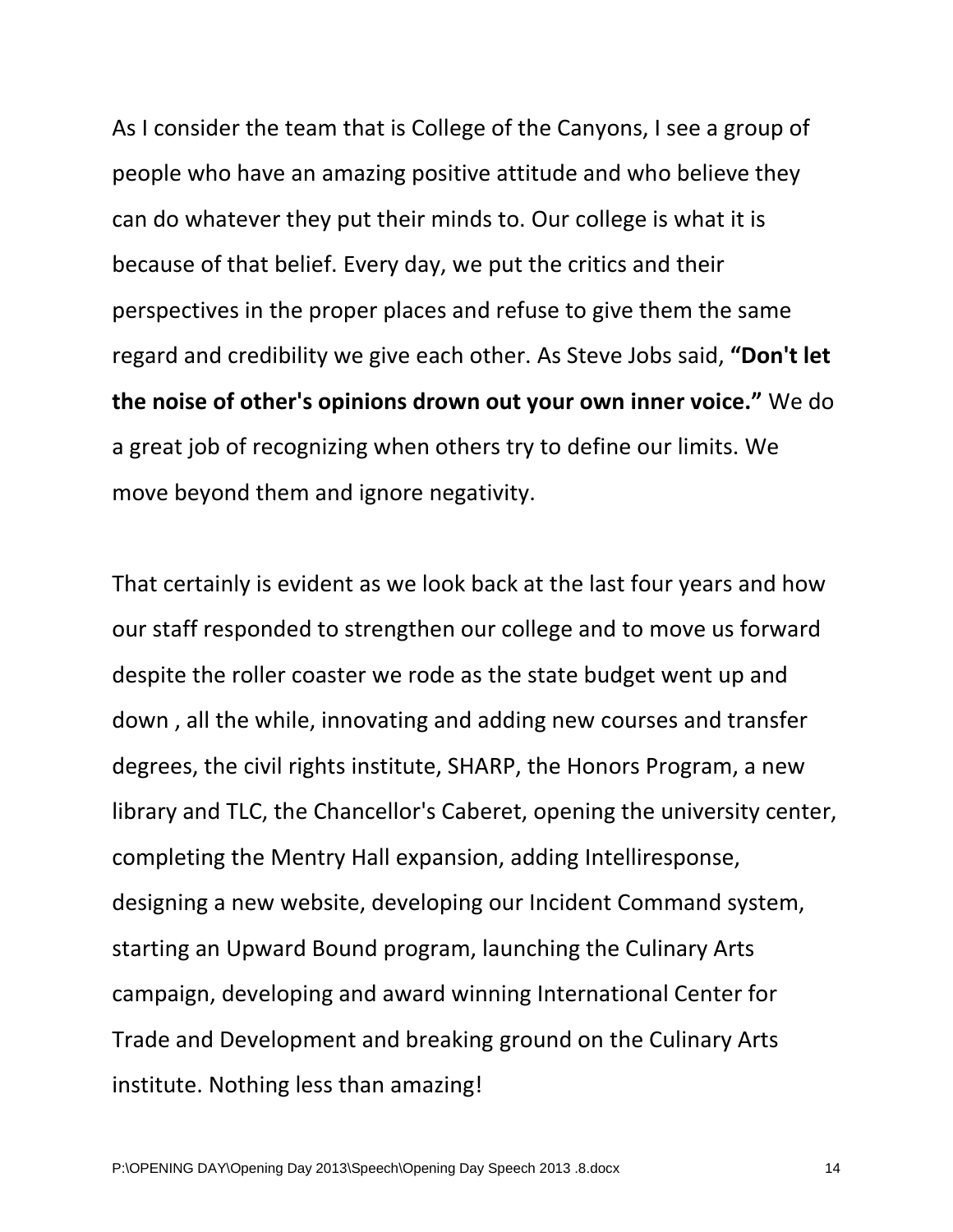I love how you care for your colleagues when you **accept their inabilities as well as their strengths.**

- **You value each new chapter at COC** as a new chance.
- **You value a balance between perfection and practicality**.
- **You value and know the importance of balancing personal freedom, authority and civility**.
- **You value and work to support others and help them be successful people.**

People are not born one way; they are made — self-made by consistent effort. And, as you invest in that ability to develop others, you do it with heart with each other.

Yesterday during my FLEX session, many people shared with me that they met several of their colleagues for the first time. I love that you are willing to reach out and establish new relationships. And, I encourage you to continue doing so.

Look to your left, look to your right, and get to know those people because they **will be here** next year. Our people stick around. And we are glad.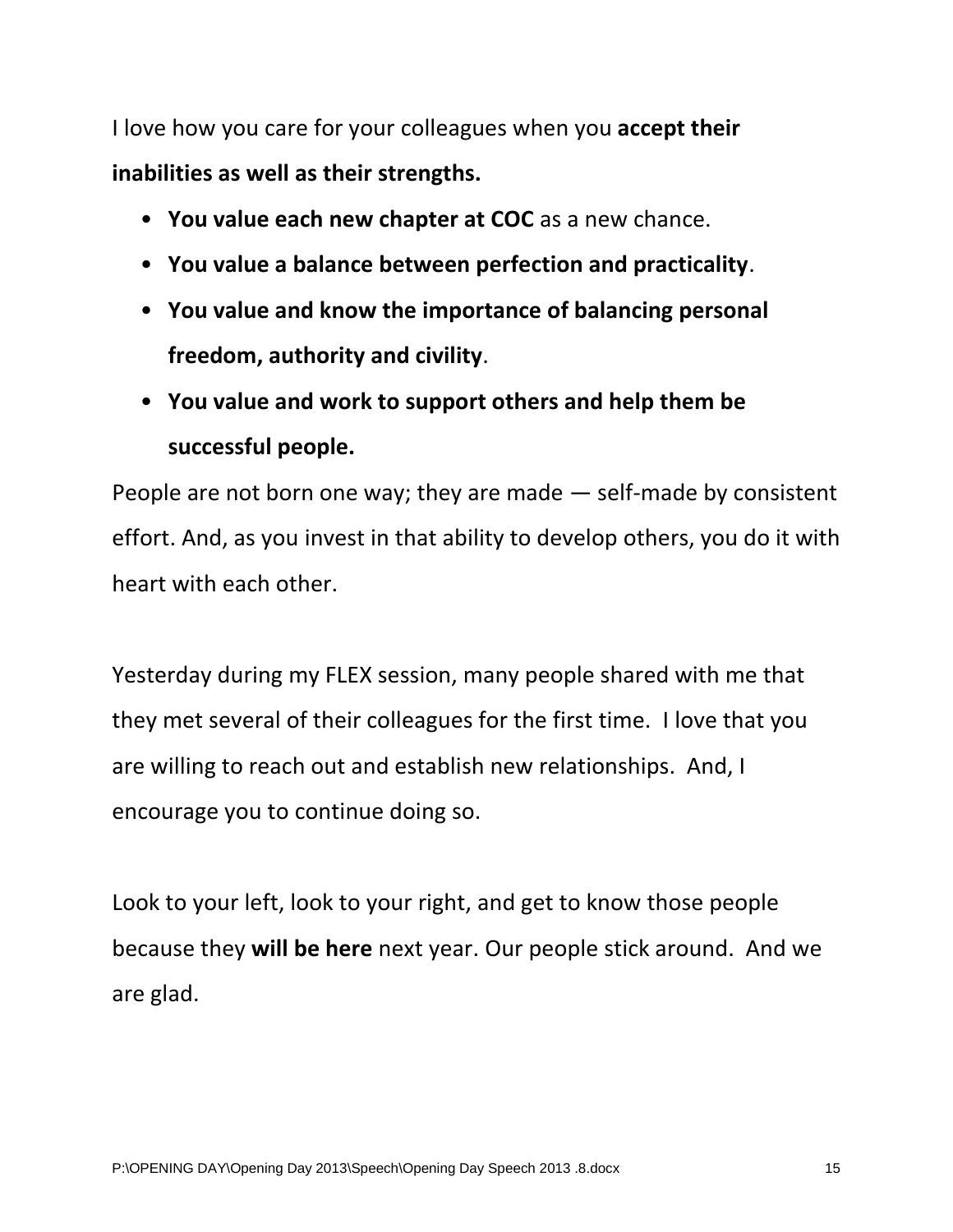Fifty-two percent of our full-time faculty are former adjuncts. And 34 percent of all employees were students here. In fact, our newest adjunct faculty member in Earth Science is Jason Burgdorfer, who served as our ASG President in 2009.

COC is a strong team because you work to understand your colleagues and the key role they play for our college. Maybe you already know the people that are on the right and left of you. If so, keep looking down the row until you see somebody you don't know. Make a note of who that is and introduce yourself to them in the next few weeks. Take a risk

#### **I love that we are willing to take risks – and even fail.**

It's only by being willing to fail that you can really know who you are. Albert Einstein – a success by any measure – once said, "Anyone who's never made a mistake, has never tried anything." Right on, Albert!

Until you push the envelope you'll never see your full potential. When you try new things, you might just fail at one of them. That's ok. A little bit of failure goes a long way toward discovering how you can be successful.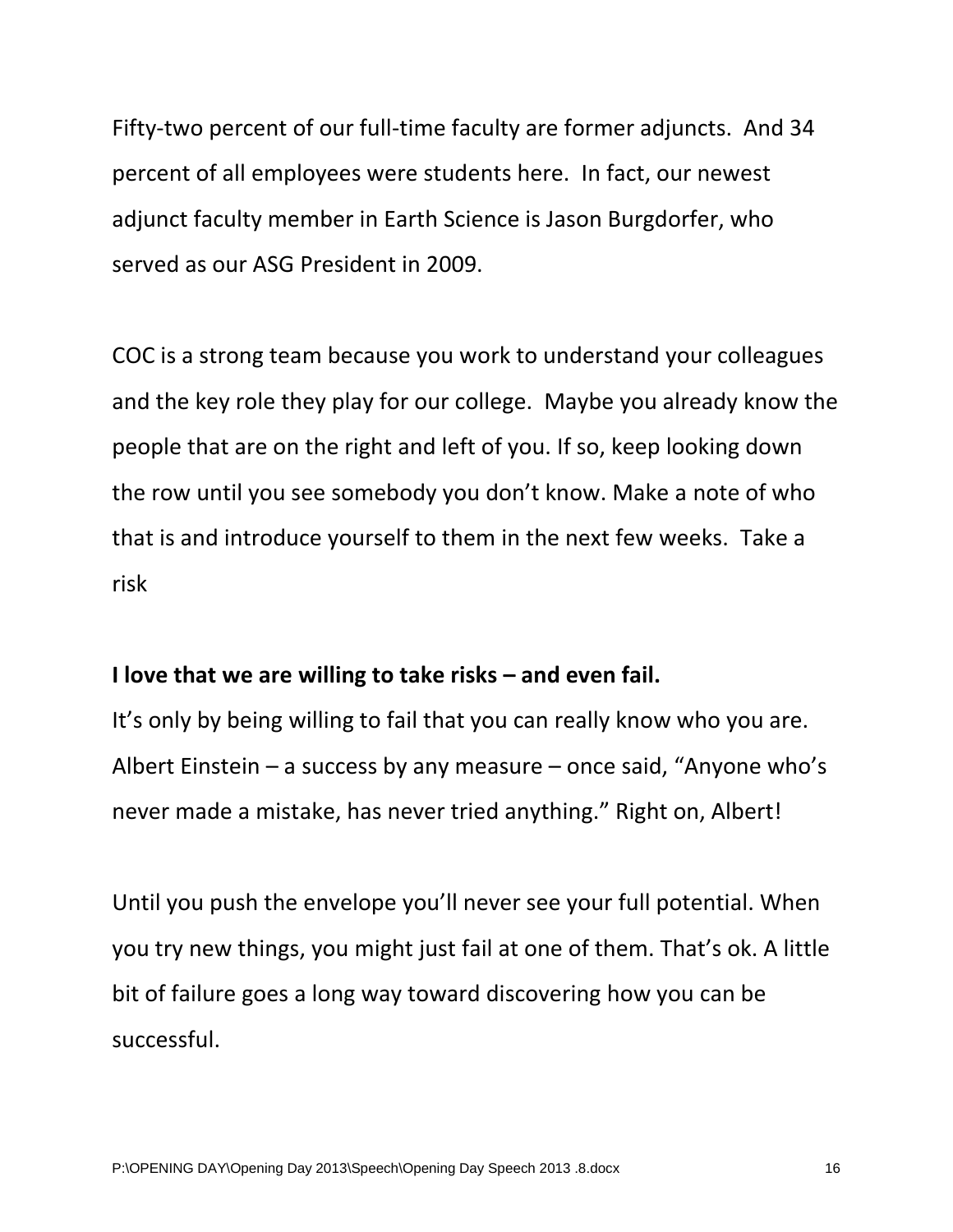Some failure, some day is inevitable. No one can be successful 100 percent of the time. Consider this: the very best batters in professional baseball successfully hit the ball and get on base only about a third of the time. That means they fail about 2 out of every 3 chances they get. And those are the All Stars! So even if you are doing something you are really good at, you'll fail sometimes. So get used to it.

If you don't strive to be perfect, you can make truly deep connections with your students, your friends, your mentors and those people who can most help you to learn, to grow, to dream and to do. Because if you accept the fact that some failure is inevitable in a life that strives for excellence, you can relax, you can be yourself, you can stretch yourself. You can take the chance that you might not succeed at first, but hey, nobody's perfect.

Look to your left, and look to your right. Those people you find on your left and right, all around College of the Canyons, your fellow colleagues, are our future.

**I love** this day because it gives me the opportunity to publicly say "Thank You" to so many deserving people. I love that I am so proud of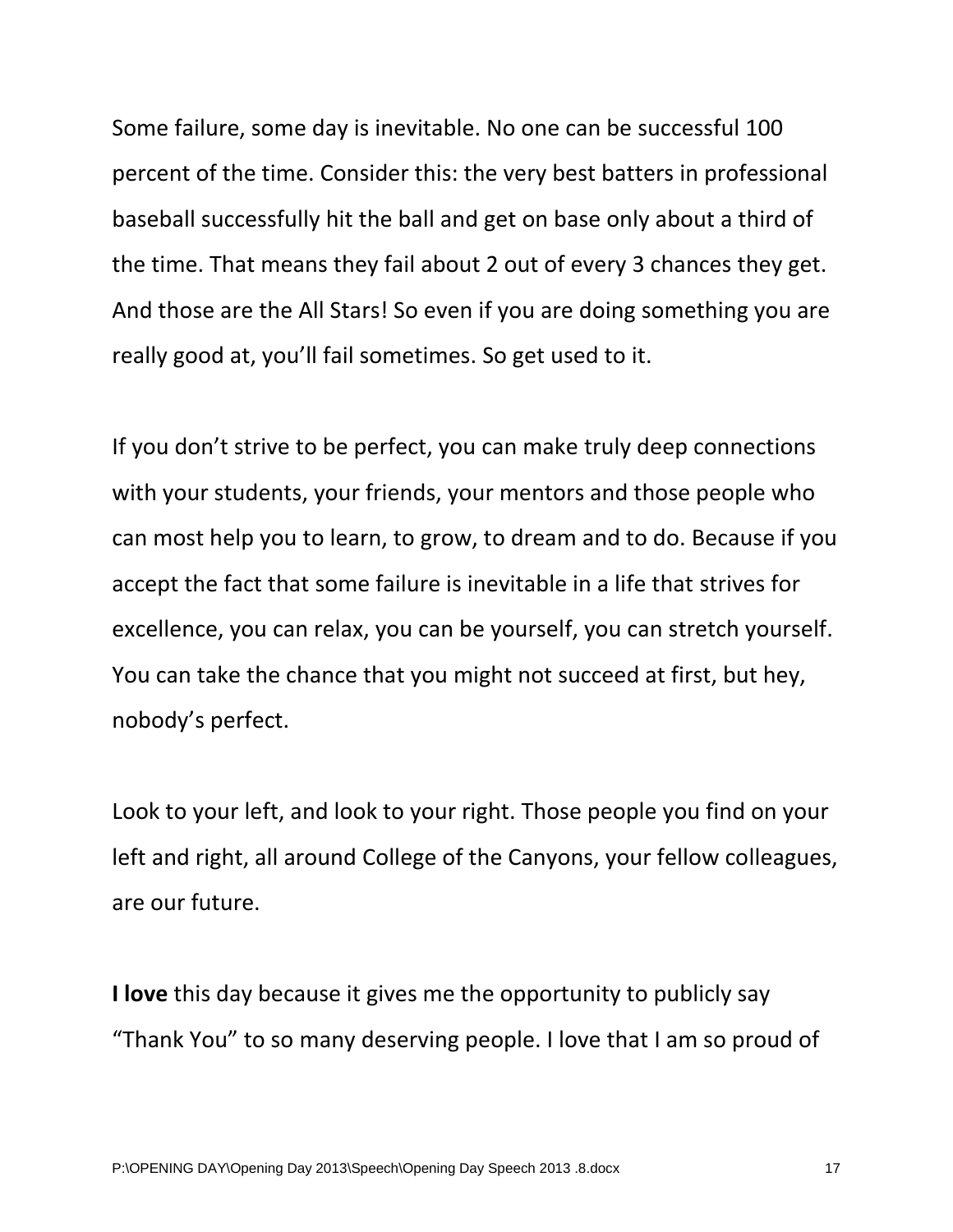COC. Who wouldn't not be? I tell others that all the time. I thank you for what you have done:

# • **I thank you for showing each other what it means to have passion for what you do and for seeing that passion inspire the same in others** that could change a student's life tomorrow.

- **I thank you for caring about those with whom you work.** As Maya Angelou said, "If you find it in your heart to care for somebody else, you will have succeeded."
- **I thank you for dedicating yourself to your profession** and your personal achievement because it ensures that our students have the best educations possible.
- **I thank you for taking an interest in the students** on our campus and encouraging them to be the best they can be and making them feel welcome and motivating them through your examples.
- **I thank you for embracing the journey of this college** and being proud of what we are to this community.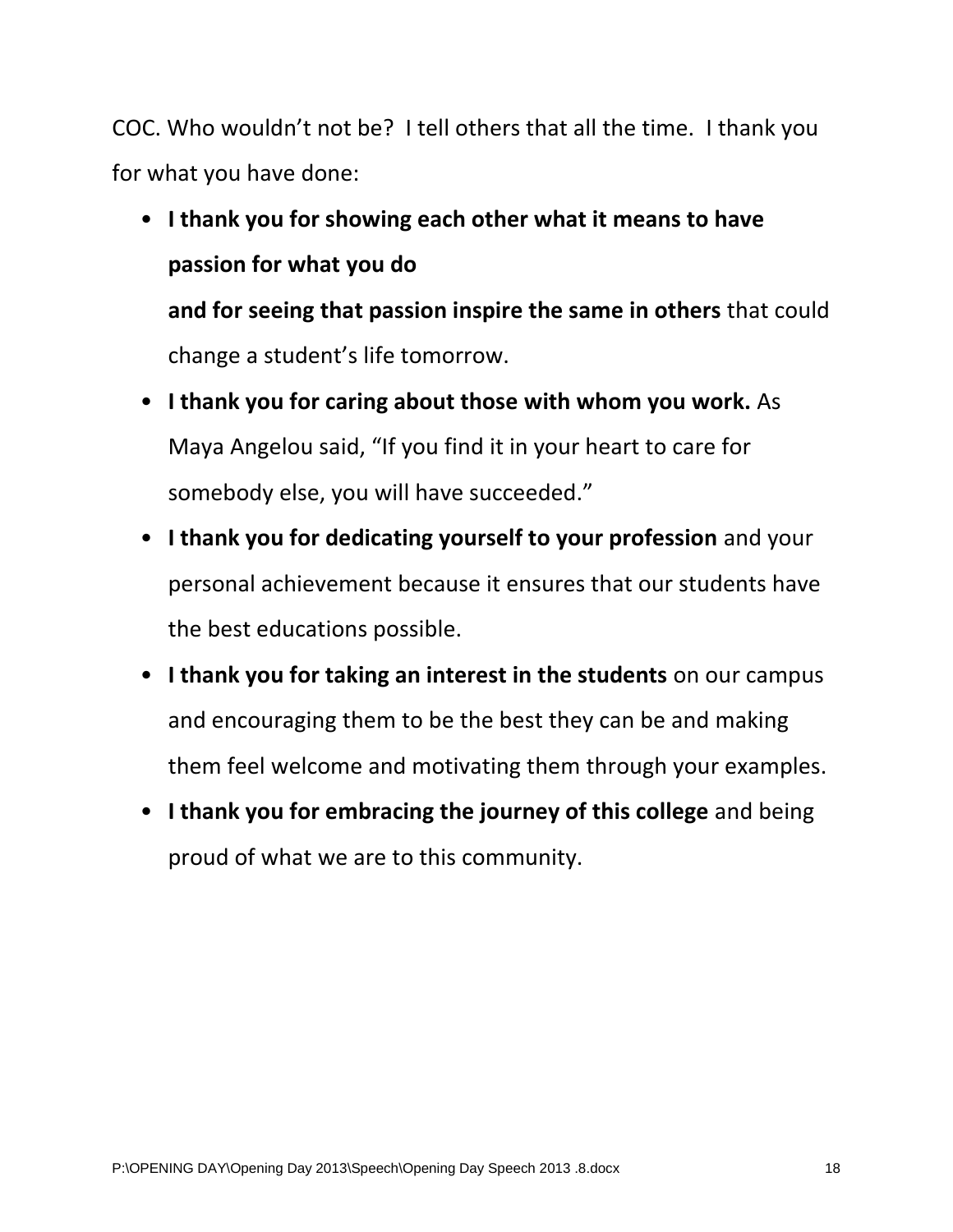## **Because of your commitment and dedication to our students and your colleagues:**

- You have made this a place that people want to be.
- You have created an environment that fosters opportunity and invites people in.
- You have opened the doors and paved the way for access.
- You have enabled students to dream big.
- In your service, you have set an example.

Each you is a star. And, as you know, I love stars!

- You shine brightly.
- You command attention.
- You light the way.
- And, just as stars form constellations, you come together with your co-workers and

create something you cannot do alone.